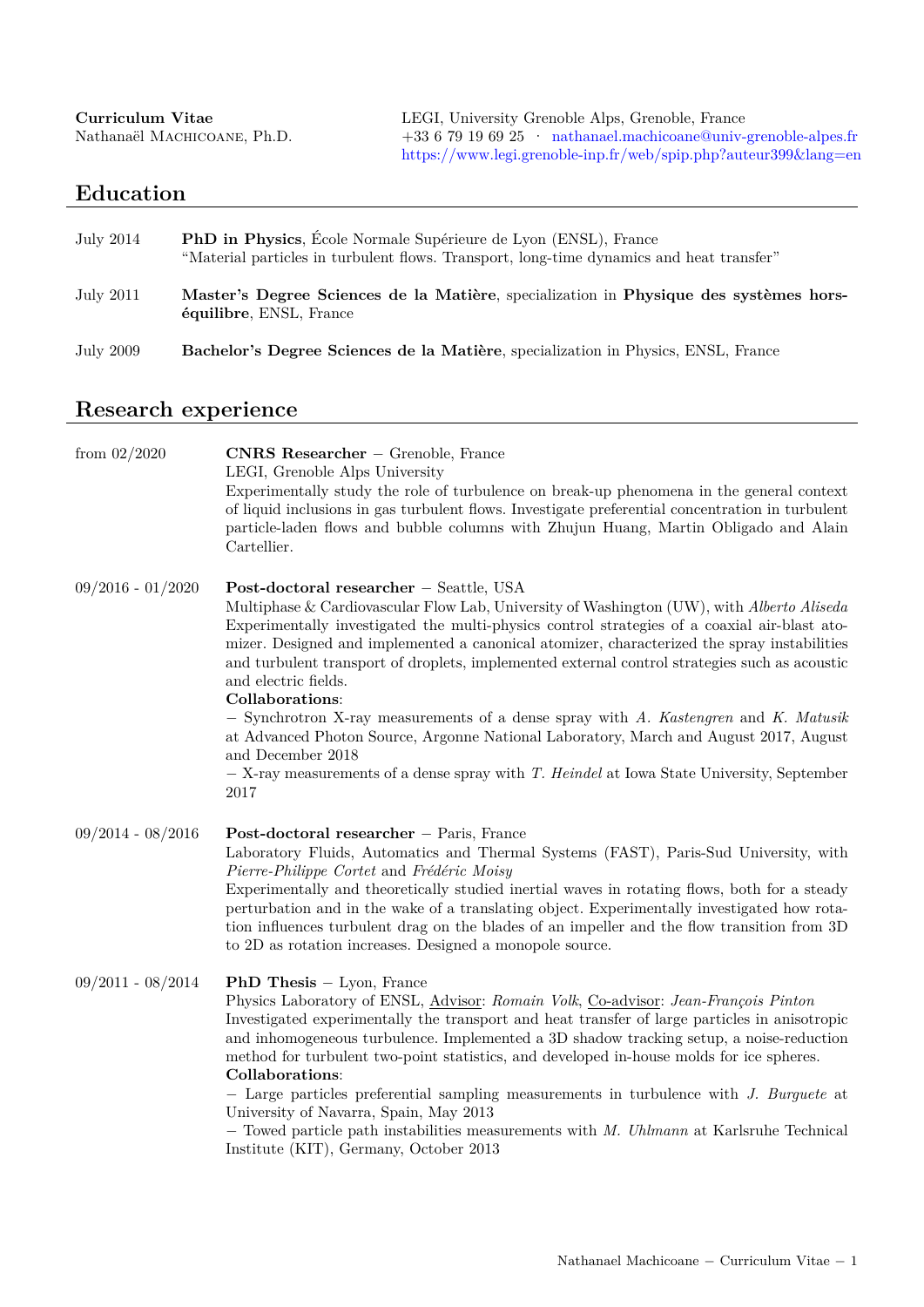| Research          | Summer 2011, Physics Laboratory of ENSL with M. Bourgoin                            |
|-------------------|-------------------------------------------------------------------------------------|
| Internships       | Summer 2010, DAMTP, University of Cambridge, UK, with J. McElwaine                  |
|                   | Summer 2009, Earth Sciences Laboratory of ENSL, with S. Labrosse                    |
| <b>Techniques</b> | Particle phase Doppler anemometry (local measurement of particle size and velocity) |
|                   | X-ray imaging and analysis (lab-scale and synchrotron)                              |
|                   | Particle Image Velocimetry (stereoscopic or 3D tomography)                          |
|                   | 3D Particle Tracking Velocimetry                                                    |
|                   | Afocal shadowgraphic or holographic Lagrangian size measurements                    |
|                   | Laser Induced Fluorescence concentration measurements                               |
|                   | Managing and processing massive databases                                           |
|                   | Design of experiments (3D modeling, manufacturing)                                  |
|                   |                                                                                     |

### **Awards**

| 02/08/2017 | 1st place in the Flow Visualization Competition of Fluids Engineering Division Summer |
|------------|---------------------------------------------------------------------------------------|
|            | Meeting (American Society of Mechanical Engineers)                                    |
| 29/04/2013 | Travel award $-$ COST action MP0806 (European Cooperation in Science and Technology)  |

### **Scientific publications**

### [Google Scholar](https://scholar.google.com/citations?user=DcB022wAAAAJ&hl=en)

### **Journal articles**

- 1. J. Bothell [∗](#page-0-0) , N. Machicoane, D. Li, T. Morgan, A. Aliseda, A. Kastengren, T. Heindel, *Comparison of X-ray and optical measurements in the near-field of an optically dense coaxial air-assisted atomizer*, **International Journal of Multiphase Flow 125**, 103219 (2020), [doi:10.1016/j.ijmultiphaseflow.2020.103219](https://www.sciencedirect.com/science/article/abs/pii/S0301932219303428)
- 2. R. Osuna-Orozco [∗](#page-0-0) , N. Machicoane, P. Huck, A. Aliseda, *Feedback control of coaxial atomization based on the spray liquid distribution*, **Atomization and Sprays 29**(6), 545-551 (2019), [doi:10.1615/AtomizSpr.2019031766](http://dl.begellhouse.com/journals/6a7c7e10642258cc,20df5aae065cfc80,4f7df19753366eb4.html)
- 3. D. Li, J. Bothell [∗](#page-0-0) , T. Morgan, N. Machicoane, A. Aliseda, A. Kastengren, T. Heindel, *Time-averaged Spray Analysis in the Near-field Using Broadband and Narrowband X-ray Measurements*, **Atomization and Sprays 29**(4), 331-349 (2019), [doi:10.1615/AtomizSpr.2019030744](http://www.dl.begellhouse.com/journals/6a7c7e10642258cc,00c8ee9d28f7df4f,2f49d43d32b9e2a1.html)
- 4. P. Huck, N. Machicoane, R. Volk, *Lagrangian acceleration time-scales in anisotropic turbulence*, **Physical Review Fluids 4**, 064606 (2019), [doi:10.1103/PhysRevFluids.4.064606](https://link.aps.org/doi/10.1103/PhysRevFluids.4.064606)
- 5. N. Machicoane, J. Bothell [∗](#page-0-0) , D. Li, T. Morgan, T. Heindel, A. Kastengren, A. Aliseda, *Synchrotron radiography characterization of the liquid core dynamics in a canonical two-fluid coaxial atomizer*, **International Journal of Multiphase Flow 115**, 1-8 (2019), [doi:10.1016/j.ijmultiphaseflow.2019.03.006](https://doi.org/10.1016/j.ijmultiphaseflow.2019.03.006)
- 6. N. Machicoane, A. Aliseda, R. Volk, M. Bourgoin, *A simplified and versatile calibration method for multi-camera optical systems in 3D Particle Imaging*, **Review of Scientific Instruments 90**, 035112 (2019), [doi:10.1063/1.5080743](https://doi.org/10.1063/1.5080743)
- 7. A. Clark, N. Machicoane, A. Aliseda, *A quantitative study of track initialization of the 4-frame Best Estimate algorithm for 3D Lagrangian particle tracking*, **Measurement Science and Technology 30**(4), 045302 (2019), [doi:10.1088/1361-6501/ab0786](https://dx.doi.org/10.1088/1361-6501/ab0786)
- 8. N. Machicoane, V. Labarre<sup>\*</sup>, B. Voisin, F. Moisy, P.-P. Cortet, Wake of inertial waves of a horizontal cylinder *in horizontal translation*, **Physical Review Fluids 3**, 034801 (2018), [doi:10.1103/PhysRevFluids.3.034801](https://journals.aps.org/prfluids/abstract/10.1103/PhysRevFluids.3.034801)
- 9. N. Machicoane, M. López-Caballero, M. Bourgoin, A. Aliseda, R. Volk, *A multi-time-step noise reduction method for measuring velocity statistics from particle tracking velocimetry*, **Measurement Science and Technology**, 28(10), 107002 (2017), [doi:10.1088/1361-6501/aa78cf](https://doi.org/10.1088/1361-6501/aa78cf)
- 10. P. Huck, N. Machicoane, R. Volk, *Production and dissipation of turbulent fluctuations close to a stagnation point*, **Physical Review Fluids 2**, 084601 (2017), [doi:10.1103/PhysRevFluids.2.084601](https://link.aps.org/doi/10.1103/PhysRevFluids.2.084601)

<span id="page-1-0"></span><sup>∗.</sup> Mentored student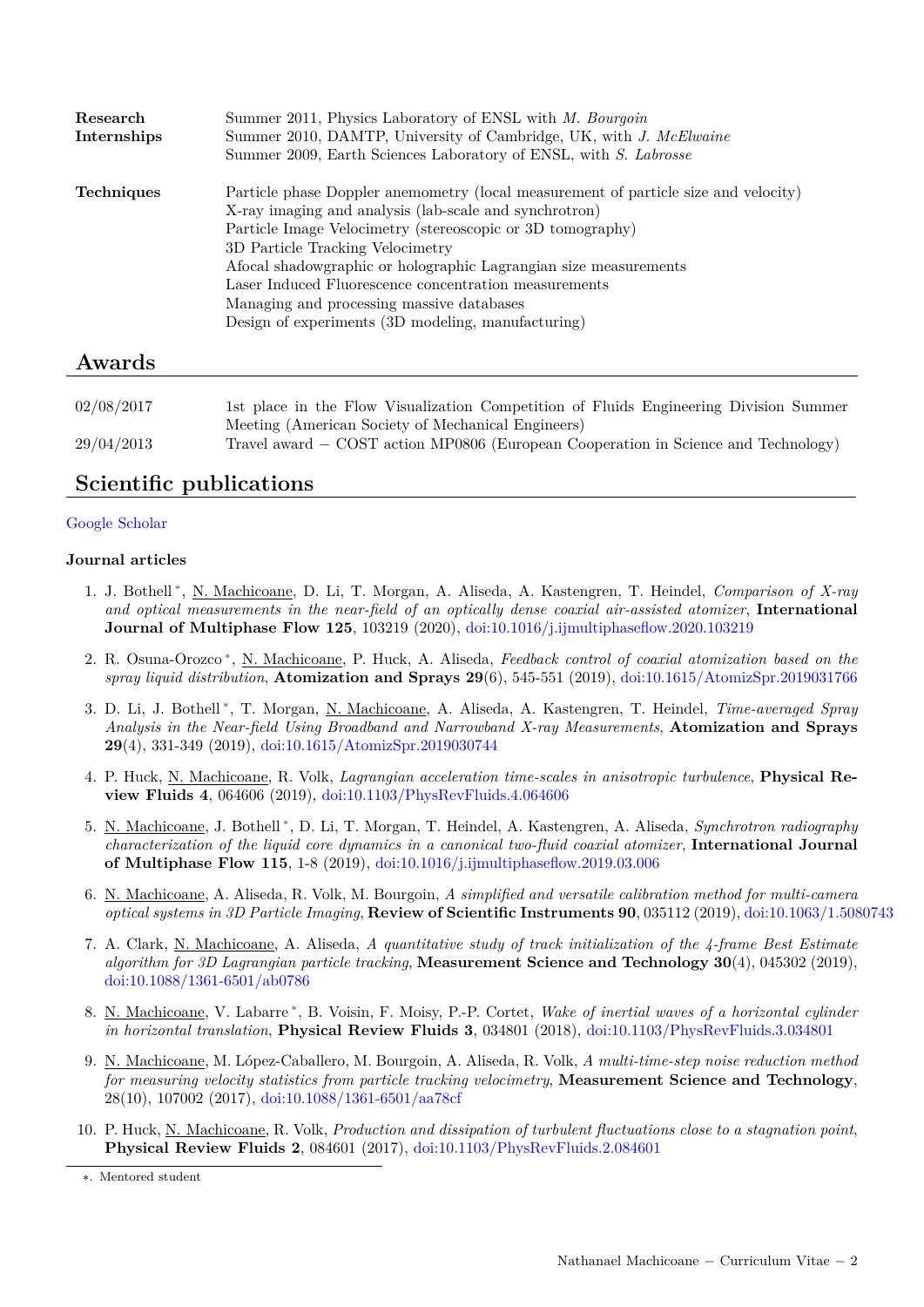- 11. N. Machicoane, P. Huck, R. Volk, *Estimating two-point statistics from derivatives of a signal containing noise: Application to auto-correlation functions of turbulent Lagrangian tracks*, **Review of Scientific Intruments 88**, 065113 (2017), [doi:10.1063/1.4986467](http://dx.doi.org/10.1063/1.4986467)
- 12. P. Huck, N. Machicoane, R. Volk, *A Cost-efficient Shadow Particle Tracking Velocimetry Setup Suitable for Tracking Small Objects in a Large Volume*, **Procedia IUTAM**(20), 175-182 (2017, invited article for the International Congress of Theoretical and Applied Mechanics 2016) [doi:10.1016/j.piutam.2017.03.024](https://doi.org/10.1016/j.piutam.2017.03.024)
- 13. N. Machicoane, P.-P. Cortet, F. Moisy, *Two-dimensionalization of the flow driven by a slowly rotating impeller in a rapidly rotating fluid*, **Physical Review Fluids 1**(7), 073701 (2016), [doi:10.1103/PhysRevFluids.1.073701](http://journals.aps.org/prfluids/abstract/10.1103/PhysRevFluids.1.073701)
- 14. C. Mauger, R. Volk, N. Machicoane, M. Bourgoin, C. Ybert, C. Cottin-Bizonne, F. Raynal, *Diffusiophoresis at the macro-scale*, **Physical Review Fluids 1**(3), 034001 (2016), [doi:10.1103/PhysRevFluids.1.034001](http://link.aps.org/doi/10.1103/PhysRevFluids.1.034001/)
- 15. A. Campagne, N. Machicoane, B. Gallet, P.-P. Cortet, F. Moisy, *Turbulent drag in a rotating frame*, **Journal of Fluid Mechanics Rapids 794**, R5 (2016), [doi:10.1017/jfm.2016.214](http://dx.doi.org/10.1017/jfm.2016.214)
- 16. N. Machicoane, R. Volk, *Lagrangian velocity and acceleration correlations of large inertial particles in a closed turbulent flow*, **Physics of Fluids 28**, 035113 (2016) ; [doi:10.1063/1.4944523](http://dx.doi.org/10.1063/1.4944523)
- 17. N. Machicoane, M. López-Caballero, L. Fiabane, J.-F. Pinton, M. Bourgoin, J. Burguete, R. Volk. *Stochastic dynamics of particles trapped in turbulent flows*, **Physical Review E 93**, 023118 (2016) ; [doi:10.1103/PhysRevE.93.023118](http://link.aps.org/doi/10.1103/PhysRevE.93.023118)
- 18. M. Obligado [†](#page-2-0) , N. Machicoane [†](#page-0-0) , A. Chouippe, R. Volk, M. Bourgoin, M. Uhlmann, *Path instability on a sphere towed at constant speed*, **Journal of Fluids and Structures 58**, 99–108 (2015) ; [doi:10.1016/j.jfluidstructs.2015.08.003](http://dx.doi.org/10.1016/j.jfluidstructs.2015.08.003)
- 19. N. Machicoane, P.-P. Cortet, B. Voisin, F. Moisy. *Influence of the multipole order of the source on the decay of an inertial wave beam in a rotating fluid*, **Physics of Fluids 27**, 066602 (2015) ; [doi:10.1063/1.4922735](http://dx.doi.org/10.1063/1.4922735)
- 20. N. Machicoane [†](#page-0-0) , R. Zimmermann [†](#page-0-0) , L. Fiabane, M. Bourgoin, J.-F. Pinton, R. Volk, *Large sphere motion in a turbulent swirling flow*, **New Journal of Physics 16**, 013053 (2014) ; [doi:10.1088/1367-2630/16/1/013053](http://dx.doi.org/10.1088/1367-2630/16/1/013053)
- 21. N. Machicoane, J. Bonaventure<sup>\*</sup>, R. Volk, *Melting dynamics of large ice balls in a turbulent swirling flow*, **Physics of Fluids 25**, 125101 (2013) ; [doi:10.1063/1.4832515](http://dx.doi.org/10.1063/1.4832515)

#### **Under-review journal articles**

A. R. Osuna-Orozco<sup>\*</sup>, <u>N. Machicoane</u>, P. Huck, A. Aliseda, *Feedback Control of the Spray Liquid Distribution of Electrostatically assisted Coaxial atomization*, under review in **Atomization and Sprays**

#### **In-preparation journal articles**

- *α*. N. Machicoane, L. Vu. R. Chiodi, A. Aliseda, O. Desjardins, *A canonical two-fluid coaxial atomizer : Comparison between experimental approaches and high-fidelity numerical simulations*, in preparation for **International Journal of Multiphase Flow**
- *β*. R. Osuna-Orozco [∗](#page-0-0) , N. Machicoane, P. Huck, A. Aliseda, *Primary break-up instabilities in a gas-liquid coaxial atomizer combined with electro-spray*, in preparation for **Journal of Fluid Mechanics**
- *γ*. K. Liu, P. Huck, N. Machicoane, A. Aliseda, S. Balachandar, *Experimental validation of the PIEP model for Euler-Lagrange simulation of spray*, in preparation for **International Journal of Multiphase Flow**
- *δ*. M. Barbour, F. Chassagne, N. Machicoane, M. Levitt, V. Chivukula, L. Kim, A. Aliseda, *Dean and Reynolds number effects on flow in cerebral aneurysms treated with flow-diverting stents*: *understanding the hemodynamics as cavity flow in a curved vessel*, in preparation for **Journal of Fluid Mechanics**

#### **Peer-reviewed conference proceedings**

1. T. Heindel, J. Bothell<sup>\*</sup>, T. Burnett, D. Li, T. Morgan, A. Aliseda, <u>N. Machicoane</u>, K. Matusik, A. Kastengren, *The Effect of Nozzle Electrification on Spray Formation from an Airblast Atomizer*, **4th Thermal and Fluids Engineering Conference, 2019**

<span id="page-2-0"></span><sup>†.</sup> These authors contributed equally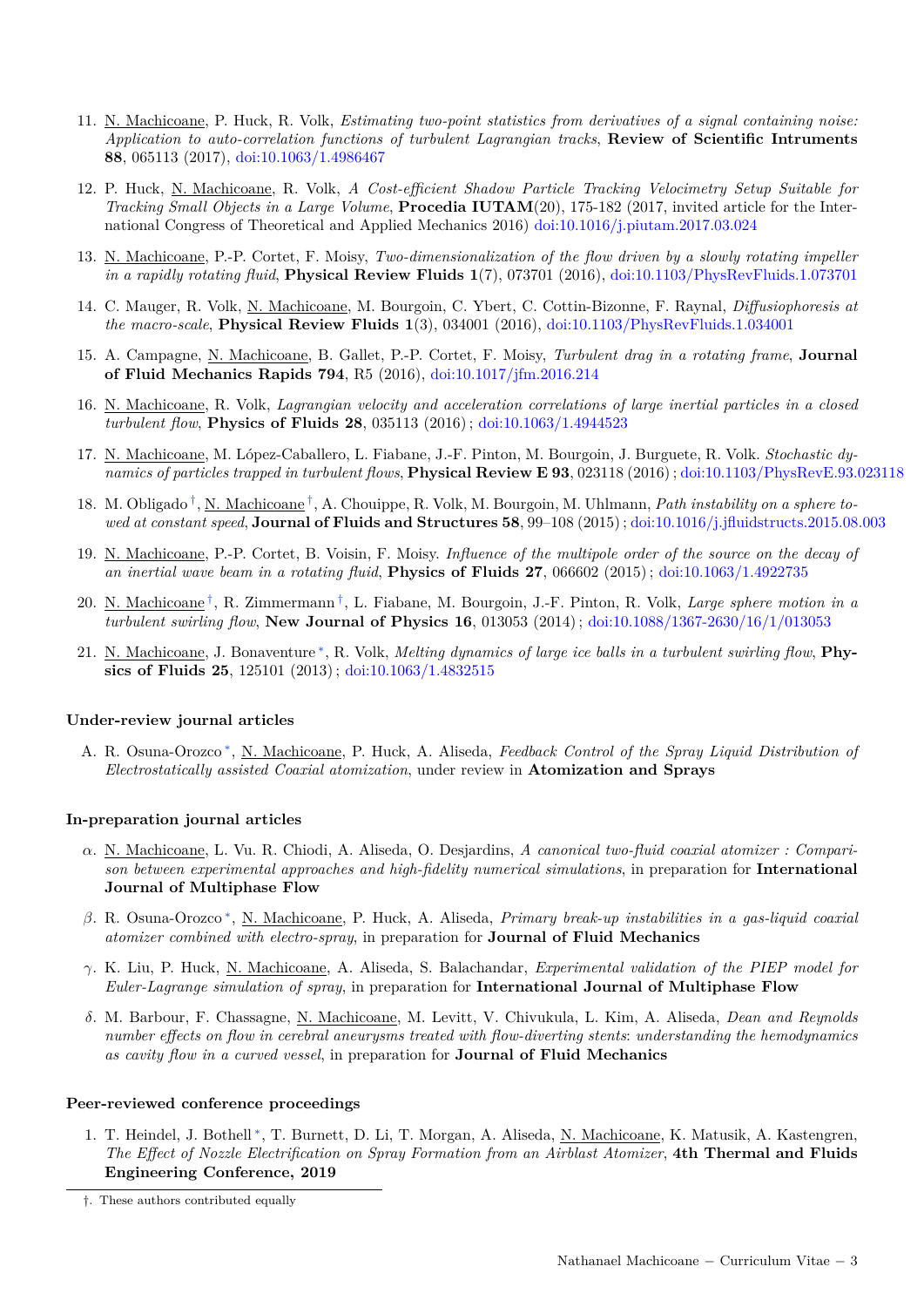- 2. T. Heindel, T. Morgan, T. Burnett, J. Bothell [∗](#page-0-0) , D. Li, A. Aliseda, N. Machicoane, *High-Speed Flow Visualization of a Canonical Airblast Atomizer Using Synchrotron X-rays*, **AJK2019 - Joint ASME/JSME/KSME Fluids Engineering Division Summer Meeting, 2019**
- 3. J. Bothell [∗](#page-0-0) , D. Li, T. Morgan, T. Heindel, A. Aliseda, N. Machicoane, A. Kastengren, *Statistical Analysis of Focused Beam Measurements taken from a Coaxial Airblast Atomizer*, **Institute for Liquid Atomization and Spray Systems, 2019**
- 4. D. Li, J. Bothell [∗](#page-0-0) , T. Morgan, T. Heindel, A. Aliseda, N. Machicoane, A. Kastengren, *Analysis of Primary Breakup of a Spray Using Broadband X-ray Radiography*, **Institute for Liquid Atomization and Spray Systems, 2019**
- 5. T. Morgan, J. Bothell<sup>\*</sup>, T. Burnett, D. Li, T. Heindel, A. Aliseda, <u>N. Machicoane</u>, K. Matusik, A. Kastengren, *Optimization of High-Speed White Beam X-ray Imaging for Spray Characterization*, **Institute for Liquid Atomization and Spray Systems, 2019**
- 6. N. Machicoane, R. Osuna-Orozco [∗](#page-0-0) , P. Huck, A. Aliseda, *Experimental investigation of multi-physics control of a two-fluid coaxial atomizer*, **Institute for Liquid Atomization and Spray Systems, 2018**
- 7. R. Osuna-Orozco [∗](#page-0-0) , P. Huck, N. Machicoane, A. Aliseda, *Primary break-up instabilities in a gas-liquid coaxial atomizer combined with electro-spray*, **Institute for Liquid Atomization and Spray Systems, 2018**
- 8. P. Huck, <u>N. Machicoane</u>, R. Osuna-Orozco<sup>\*</sup>, A. Aliseda, *Experimental characterization of a canonical two-fluid coaxial atomizer*, **Institute for Liquid Atomization and Spray Systems, 2018**
- 9. A. Aliseda, R. Osuna-Orozco<sup>\*</sup>, P. Huck, <u>N. Machicoane</u>, *Effect of modulation of the swirl ratio and gas and liquid flow rates on the structure of the spray produced by a two-fluid coaxial atomizer*, **Institute for Liquid Atomization and Spray Systems, 2018**
- 10. T. Morgan, J. Bothell, D. Li, T. Heindel, A. Aliseda, N. Machicoane, A. Kastengren, *Feasibility of Monochromatic X-ray Imaging of the Near-Field Region of an Airblast Atomizer*, **Institute for Liquid Atomization and Spray Systems, 2018**
- 11. D. Li, J. Bothell, T. Morgan, T. Heindel, A. Aliseda, N. Machicoane, A. Kastengren, *Quantitative Analysis of an Airblast Atomizer in the Near-field Region Using Broadband and Narrowband X-ray Measurements*, **Institute for Liquid Atomization and Spray Systems, 2018**
- 12. J. Bothell, D. Li, T. Morgan, T. Heindel, A. Aliseda, N. Machicoane, A. Kastengren, *Characterizing the Near-Field Region of a Spray using White Beam and Focused Beam X-ray Measurements*, **Institute for Liquid Atomization and Spray Systems, 2018**
- 13. T. Heindel, D. Li, T. Morgan, J. Bothell, A. Aliseda, N. Machicoane, A. Kastengren, *X-ray Observations in the Spray Near-Field using Synchrotron X-rays*, **Institute for Liquid Atomization and Spray Systems, 2017**
- 14. N. Machicoane, A. Aliseda, *Experimental characterization of a canonical coaxial gas-liquid atomizer*, **Institute for Liquid Atomization and Spray Systems, 2017**
- 15. P. Huck, N. Machicoane, R. Volk, *A shadow PTV technique for particle tracking in an inhomogeneous turbulent flow*, **XXIV ICTAM, 2016**
- 16. M. López-Caballero, N. Machicoane, L. Fiabane, J.-F. Pinton, M. Bourgoin, J. Burguete, R. Volk, *Dynamic of large particles embedded in shear flows*, **15th European Turbulence Conference, 2015**, [372](http://www.etc15.nl/proceedings/proceedings/documents/372.pdf)
- 17. N. Machicoane, J. Bonaventure [∗](#page-0-0) , R. Volk, *Dynamique de fusion de billes de glace en écoulement turbulent*, **Rencontre du Non-Linéaire 2014**, 54
- 18. N. Machicoane, J. Bonaventure [∗](#page-0-0) , R. Volk, *Changement de phase de grosses particules dans un écoulement turbulent*, **Congrès Français de Mécanique 2013**
- 19. C. Mauger, N. Machicoane, R. Volk, M. Bourgoin, C. Cottin-Bizonne, C. Ybert, F. Raynal, *Migration de particules par gradients salins*, **Congrès Français de Mécanique 2013**
- 20. N. Machicoane, L. Fiabane, R. Zimmermann, M. Bourgoin, J.-F. Pinton, R. Volk, *Dynamique lente de particules matérielles dans un écoulement de von Kármán*, **Rencontre du Non-Linéaire 2013**, 84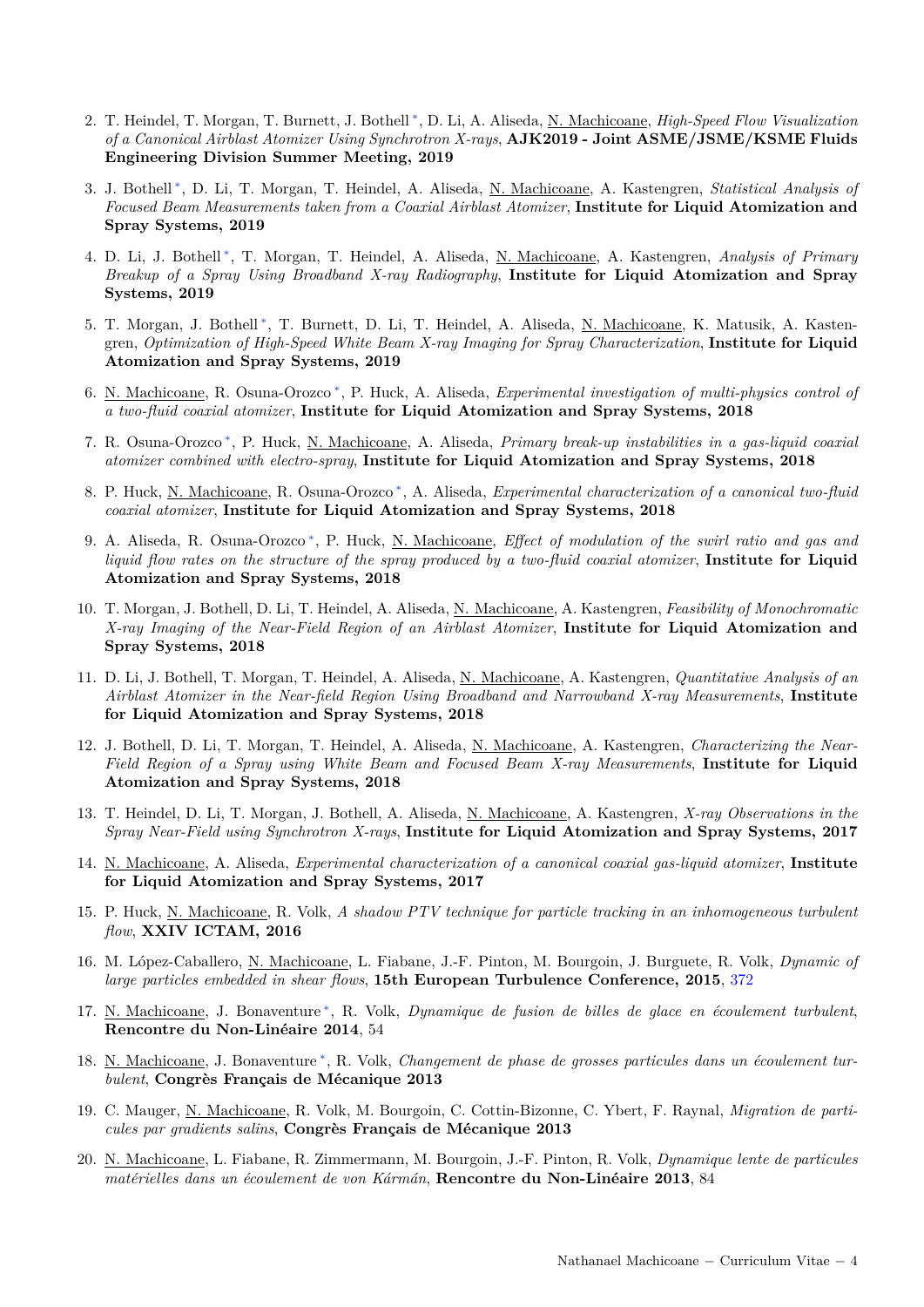#### **Book chapter**

- 1. N. Machicoane, P. Huck, A. Clark, A. Aliseda, R. Volk, R. Bourgoin, *Recent developments in particle tracking diagnostics for turbulence research*, in : F. Toschi, M. Sega (eds) **Flowing Matter**, p. 177-209, Springer, Cham, 2019, [link.springer.com/chapter/10.1007/978-3-030-23370-9\\_6](https://link.springer.com/chapter/10.1007/978-3-030-23370-9_6)
- 2. P. Huck, N. Machicoane, R. Volk, *Small Scale Statistics of Turbulent Fluctuations Close to a Stagnation Point*, in : Gorokhovski M., Godeferd F. (eds) **Turbulent Cascades II**. ERCOFTAC Series, vol 26, p. 125-132, Springer, Cham, 2019, [link.springer.com/book/10.1007%2F978-3-030-12547-9](https://link.springer.com/book/10.1007%2F978-3-030-12547-9)

### **Research support**

September 2016 NSF CBET Major Research Instrumentation (1626424) \$ 639 700 (participant) August 2015 LabEx PALM "GeoTurb" (ANR-10-LABX-0039-PALM), 60 000€ (post-doctoral fellowship)

### **Invited seminars**

- 1. Laboratoire des Écoulements Géophysiques et Industriels (**LEGI**), Université Grenoble-Alpes, February 11th, 2020
- 2. Center for Environmental and Applied Fluid Mechanics, Johns Hopkins University, November 15th, 2019
- 3. Department of Mechanical and Process Engineering, ETH Zurich (**ETHZ**), March 20th, 2019
- 4. Mechanical and Industrial Engineering Department, Montana State University, February 14th, 2019
- 5. Institut Jean le Rond d'Alembert (*∂***'Alembert**), Université Pierre et Marie Curie, September 18th, 2015
- 6. COmplexe de Recherche Interprofessionnel en Aérothermochimie (**CORIA**), Université de Rouen − INSA Rouen, September 7th, 2018
- 7. Institut PPrime (P'), Université de Poitiers, September 6th, 2018
- 8. Institut de Recherche sur les Phénomènes Hors Équilibre (**IRPHE**), Université Aix-Marseille, July 20th, 2018
- 9. Institut de Mécanique des Fluides de Toulouse (**IMFT**), Université Toulouse 3, July 18th, 2018
- 10. Mechanical Engineering Department, Iowa State University, September 21st, 2017
- 11. Laboratoire des Écoulements Géophysiques et Industriels (**LEGI**), Université Grenoble-Alpes, March 1st, 2016
- 12. Institut Jean le Rond d'Alembert (*∂***'Alembert**), Université Pierre et Marie Curie, December 8th, 2015
- 13. Laboratoire de Mécanique des Fluides et d'Acoustique (**LMFA**), École Centrale de Lyon, April 10th, 2015
- 14. Institut de Mécanique des Fluides de Toulouse (**IMFT**), Université Toulouse 3, March 26th, 2015
- 15. Laboratoire Fluides, Automatique et Systèmes Thermiques (**FAST**), Université Paris-Sud, November 27th, 2014
- 16. Unité de Mécanique de l'École Nationale Supérieure de Techniques Avancées (**ENSTA**), Palaiseau, October 23rd, 2014
- 17. Institut de Mécanique des Fluides de Toulouse (**IMFT**), Université Toulouse 3, February 20th, 2014
- 18. Institut de Recherche sur les Phénomènes Hors Équilibre (**IRPHE**), Université Aix-Marseille, January 29th, 2014

### **Conferences**

#### **Invited talks**

1. N. Machicoane, M. Bourgoin, R. Volk, **OpenPTV** discussions under COST action MP0806 (European Cooperation in Science and Technology, "particles in turbulence"), Tel Aviv, *Particles Tracking Velocimetry in Lyon*, from April 29 to 3, 2013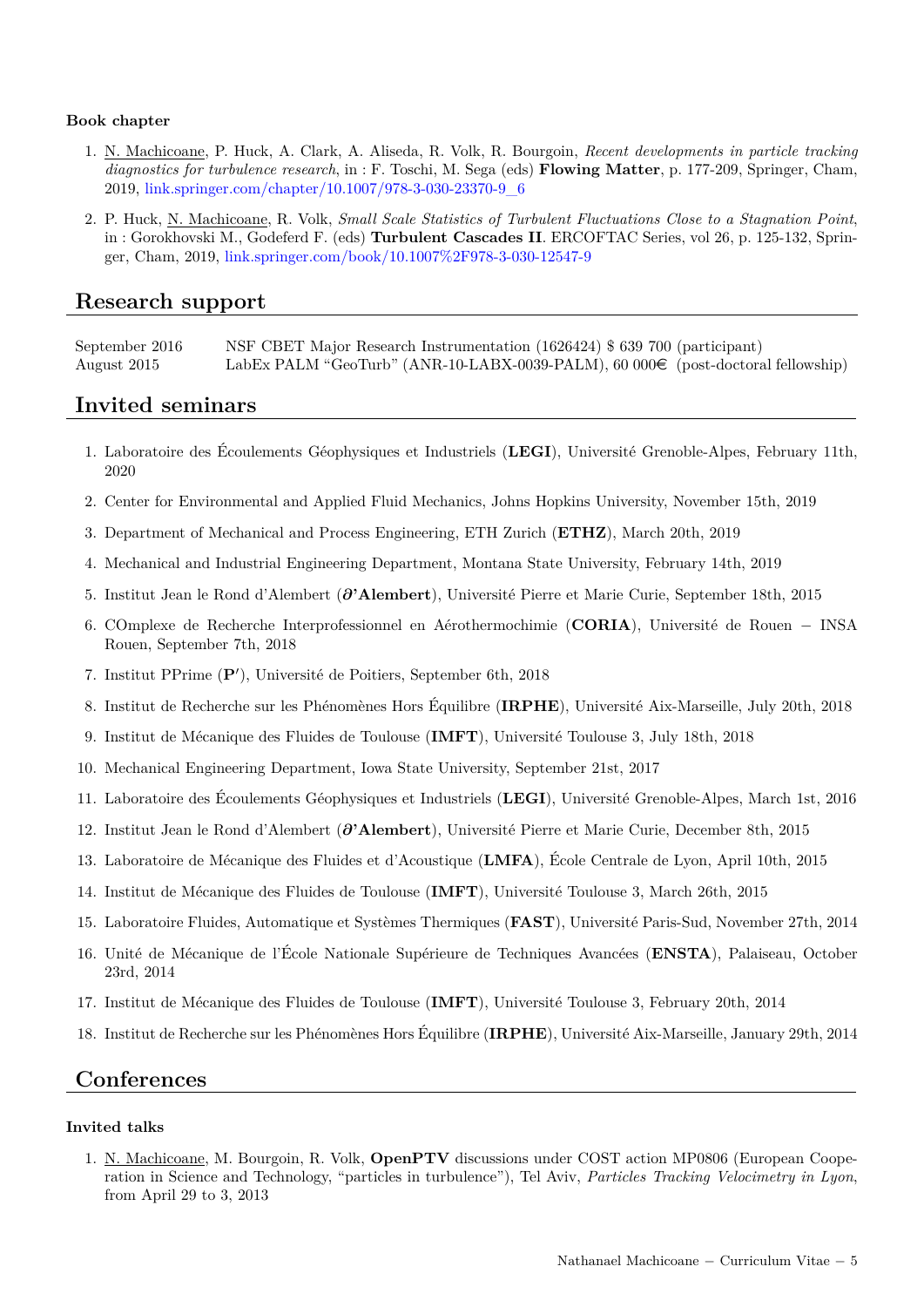#### **Contributed talks**

- 1. N. Machicoane, R. Osuna-Orozco<sup>\*</sup>, P. Huck, A. Aliseda, 72th Annual Meeting of the APS Division of **Fluid Dynamics**, Seattle, *Multi-scale characterization of the effect of gas swirl on two-fluid coaxial atomization*, from November 23 to 26, 2019
- 2. R. Osuna-Orozco [∗](#page-0-0) , N. Machicoane, P. Huck, A. Aliseda, **72th Annual Meeting of the APS Division of Fluid Dynamics**, Seattle, *Feedback control of a combined two-fluid/electro-spray coaxial injector via real-time measurements and Principal Component Analysis* (flash presentation), from November 23 to 26, 2019
- 3. P. Huck, R. Osuna-Orozco<sup>\*</sup>, N. Machicoane, A. Aliseda, 72th Annual Meeting of the APS Division of **Fluid Dynamics**, Seattle, *Physics of liquid break-up in a two-fluid coaxial atomizer forced by an external acoustic field*, from November 23 to 26, 2019
- 4. R. Volk, P. Huck, N. Machicoane, **72th Annual Meeting of the APS Division of Fluid Dynamics**, Seattle, *Lagrangian acceleration time scales in anisotropic turbulence*, from November 23 to 26, 2019
- 5. T Burtnett, T. Morgan, D. Li, J. Bothell<sup>\*</sup>, T. Heindel, A. Aliseda, <u>N. Machicoane</u>, A. Kastengren, **72th Annual Meeting of the APS Division of Fluid Dynamics**, Seattle, *A Near-field Comparison of Flows at Similar Momentum Ratios in a Co-Flow Airblast Atomizer*, from November 23 to 26, 2019
- 6. T. Heindel, T. Morgan, T. Burnett, J. Bothell<sup>\*</sup>, D. Li, A. Aliseda, <u>N. Machicoane</u>, K. Matusik, A. Kastengren, **AJK2019 - Joint ASME/JSME/KSME Fluids Engineering Division Summer Meeting**, *High-Speed Flow Visualization of a Canonical Airblast Atomizer Using Synchrotron X-rays*, San Francisco, from July 28 to August 1, 2019
- 7. F. Chassagne, M. Barbour, N. Machicoane, V. Chivukula, L. Marsh, C. Kelly, S. Levy, M. Levitt, L. Kim, A. Aliseda, **25th Congress of the European Society of Biomechanics**, Vienna, Austria, *In vitro investigation of the effect of flow-diverting stent treatment on hemodynamics of intracranial aneurysms*, from July 7 to 10, 2019
- 8. N. Machicoane, P. Huck, T. Morgan, J. Bothell<sup>\*</sup>, R. Osuna-Orozco<sup>\*</sup>, D. Li, T. Heindel, A. Kastengren, A. Aliseda, **10th International Conference on Multiphase Flow**, Rio de Janeiro, *Multi-scale characterization of the effect of gas swirl on the spray produced by a coaxial two-fluid atomizer*, from May 19 to 24, 2019
- 9. R Osuna-Orozco<sup>\*</sup>, N. Machicoane, P. Huck, A. Aliseda, 10th International Conference on Multiphase **Flow**, Rio de Janeiro, *The impact of an external electric field on the atomization in a combined two-fluid/electrospray coaxial injector*, from May 19 to 24, 2019
- 10. P. Huck, N. Machicoane, R Osuna-Orozco [∗](#page-0-0) , A. Maxwell, A. Aliseda, **10th International Conference on Multiphase Flow**, Rio de Janeiro, *Ultrasonic actuation on the spray produced by a coaxial two-fluid atomizer : modified interfacial instabilities and droplet transport*, from May 19 to 24, 2019
- 11. A. Aliseda, P. Huck, <u>N. Machicoane</u>, R Osuna-Orozco<sup>\*</sup>, 10th International Conference on Multiphase **Flow**, Rio de Janeiro, *The influence of oscillations in the liquid and gas flow rates on the liquid breakup instabilities and on the clustering of droplets in a turbulent coaxial spray*, from May 19 to 24, 2019
- 12. J. Bothell [∗](#page-0-0) , D. Li, T. Morgan, T. Heindel, A. Aliseda, N. Machicoane, A. Kastengren, **ILASS-AMERICAS 30th Annual Conference on Liquid Atomization and Spray Systems**, *Statistical Analysis of Focused Beam Measurements taken from a Coaxial Airblast Atomizer*, Tempe, from May 12 to 15, 2019
- 13. D. Li, J. Bothell [∗](#page-0-0) , T. Morgan, T. Heindel, A. Aliseda, N. Machicoane, A. Kastengren, **ILASS-AMERICAS 30th Annual Conference on Liquid Atomization and Spray Systems**, *Analysis of Primary Breakup of a Spray Using Broadband X-ray Radiography*, Tempe, from May 12 to 15, 2019
- 14. T. Morgan, J. Bothell<sup>\*</sup>, T. Burnett, D. Li, T. Heindel, A. Aliseda, <u>N. Machicoane</u>, K. Matusik, A. Kastengren, **ILASS-AMERICAS 30th Annual Conference on Liquid Atomization and Spray Systems**, *Optimization of High-Speed White Beam X-ray Imaging for Spray Characterization*, Tempe, from May 12 to 15, 2019
- 15. T. Heindel, J. Bothell<sup>\*</sup>, T. Burnett, D. Li, T. Morgan, A. Aliseda, <u>N. Machicoane</u>, K. Matusik, A. Kastengren, **4th Thermal and Fluids Engineering Conference**, *The Effect of Nozzle Electrification on Spray Formation from an Airblast Atomizer* from April 14 to 17, 2019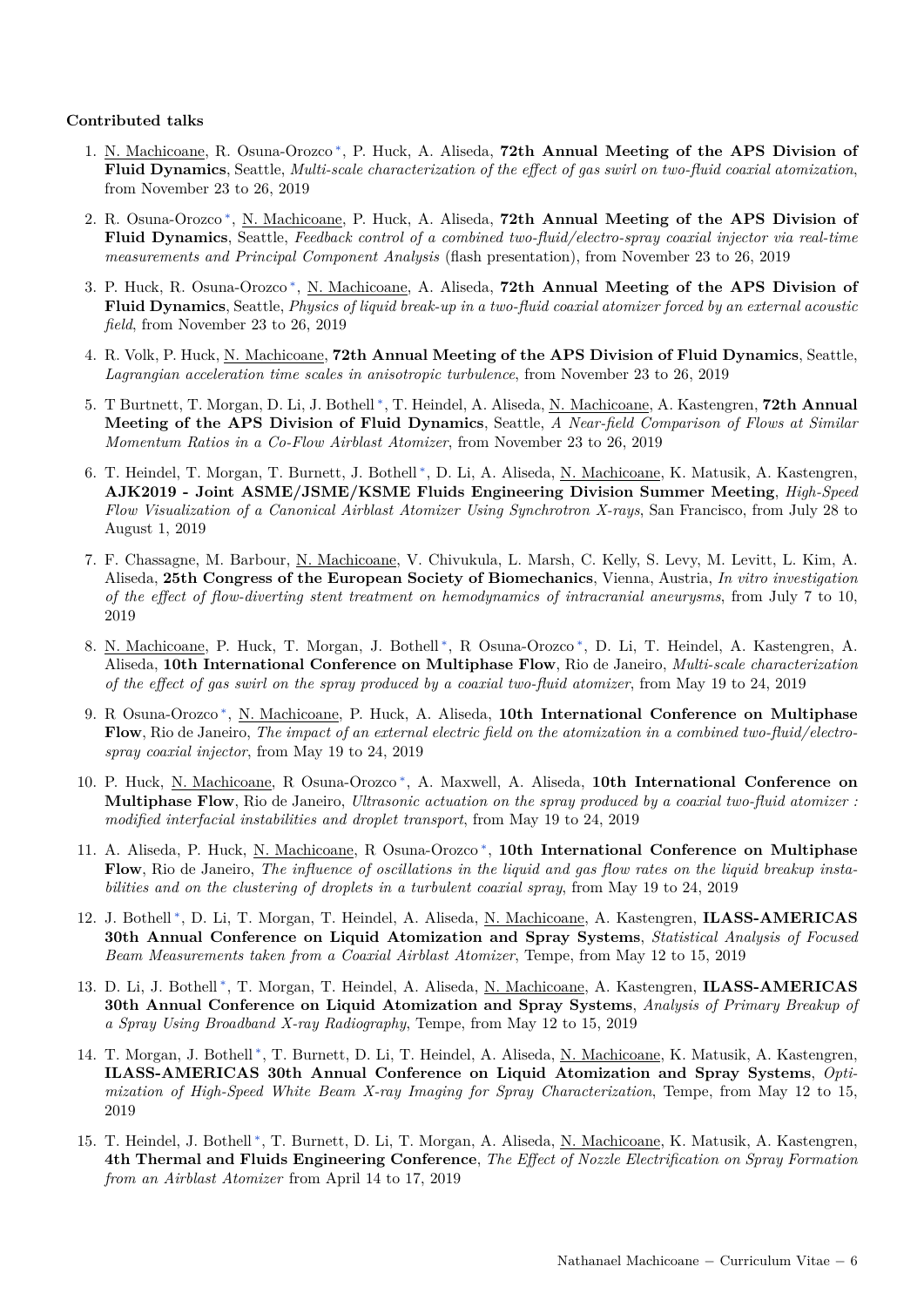- 16. N. Machicoane, R. Osuna-Orozco<sup>\*</sup>, P. Huck, A. Aliseda, 71th Annual Meeting of the APS Division of **Fluid Dynamics**, Atlanta, *Break-up instabilities and resulting droplet distributions in a gas-liquid coaxial atomizer combined with electro-spray*, from November 18 to 20, 2018
- 17. P. Huck, N. Machicoane, R Osuna-Orozco<sup>\*</sup>, A. Maxwell, A. Aliseda, 71th Annual Meeting of the APS **Division of Fluid Dynamics**, Atlanta, *Control and ultrasonic actuation of a coaxial two-fluid atomizer*, from November 18 to 20, 2018
- 18. A. Aliseda, P. Huck, N. Machicoane, R Osuna-Orozco<sup>\*</sup>, 71th Annual Meeting of the APS Division of **Fluid Dynamics**, Atlanta, *Modulation of the liquid flow rate and the gas swirl ratio as an actuation strategy for control of a two-fluid coaxial atomizer spray*, from November 18 to 20, 2018
- 19. F. Chassagne, N. Machicoane, V. Chivukula, J. Beckman, C. Mahr, A. Aliseda, **71th Annual Meeting of the APS Division of Fluid Dynamics**, Atlanta, *In-vitro investigation of the hemodynamics of the Left Ventricle supported by a Left Ventricular Assist Device*, from November 18 to 20, 2018
- 20. M. Barbour, F. Chassagne, N. Machicoane, V. Chivukula, L. Kim, M. Levitt, A. Aliseda, **71th Annual Meeting of the APS Division of Fluid Dynamics**, Atlanta, *Parametric Characterization of the Hemodynamics Inside Cerebral Aneurysms Undergoing Flow Diverting Stent Therapy*, from November 18 to 20, 2018
- 21. J. Bothell<sup>[∗](#page-0-0)</sup>, T. Morgan, D. Li, T. Burtnett, T. Heindel, A. Aliseda, <u>N. Machicoane</u>, K. Matuzik, A. Kastengren, **71th Annual Meeting of the APS Division of Fluid Dynamics**, Atlanta, *Electrifying an airblast atomizer and its effect on the flow field near the exit region*, from November 18 to 20, 2018
- 22. D. Li, J. Bothell [∗](#page-0-0) , T. Morgan, T. Heindel, A. Aliseda, N. Machicoane, A. Kastengren, **71th Annual Meeting of the APS Division of Fluid Dynamics**, Atlanta, *Near-field Characterization of an Airblast Atomizer Using Broadband X-ray Radiography*, from November 18 to 20, 2018
- 23. C. Beringer, J. Bothell<sup>\*</sup>, T. Morgan, D. Li, T. Heindel, A. Aliseda, <u>N. Machicoane</u>, K. Matuzik, A. Kastengren, **71th Annual Meeting of the APS Division of Fluid Dynamics**, Atlanta, *High-Speed X-ray Flow Visualization of a Liquid Jet*, from November 18 to 20, 2018
- 24. T. Burtnett, T. Morgan, D. Li, J. Bothell<sup>\*</sup>, T. Heindel, A. Aliseda, <u>N. Machicoane</u>, K. Matuzik, A. Kastengren, **71th Annual Meeting of the APS Division of Fluid Dynamics**, Atlanta, *High Speed Observations of the Near-Field Region from an Electrified Airblast Atomizer*, from November 18 to 20, 2018
- 25. P. P. Cortet, N. Machicoane, V. Labarre [∗](#page-0-0) , B. Voisin, F. Moisy, **71th Annual Meeting of the APS Division of Fluid Dynamics**, Atlanta, *Wake of inertial waves of a horizontal cylinder in horizontal translation*, from November 18 to 20, 2018
- 26. N. Machicoane, F. Chassagne, V. K. Chivukula, J. Beckman, N. Mokadam, C. Mahr, A. Aliseda, **8th World Congress of Biomechanics**, Dublin, *Hemodynamics of the Left Ventricle supported by an apically-inserted Left Ventricular Assist Device*, from July 8 to 12, 2018
- 27. N. Machicoane, R. Osuna-Orozco [∗](#page-0-0) , P. Huck, A. Aliseda, **14th International Conference for Liquid Atomization and Spray Systems**, Chicago, *Experimental investigation of multi-physics control of a two-fluid coaxial atomizer*, from July 22 to 26, 2018
- 28. R. Osuna-Orozco [∗](#page-0-0) , P. Huck, N. Machicoane, A. Aliseda, **14th International Conference for Liquid Atomization and Spray Systems**, Chicago, *Primary break-up instabilities in a gas-liquid coaxial atomizer combined with electro-spray*, from July 22 to 26, 2018
- 29. P. Huck, N. Machicoane, R. Osuna-Orozco [∗](#page-0-0) , A. Aliseda, **14th International Conference for Liquid Atomization and Spray Systems**, Chicago, *Experimental characterization of a canonical two-fluid coaxial atomizer*, from July 22 to 26, 2018
- 30. A. Aliseda, R. Osuna-Orozco<sup>\*</sup>, P. Huck, <u>N. Machicoane</u>, 14th International Conference for Liquid Ato**mization and Spray Systems**, Chicago, *Effect of modulation of the swirl ratio and gas and liquid flow rates on the structure of the spray produced by a two-fluid coaxial atomizer*, from July 22 to 26, 2018
- 31. T. Morgan, J. Bothell, D. Li, T. Heindel, A. Aliseda, N. Machicoane, A. Kastengren, **14th International Conference for Liquid Atomization and Spray Systems**, Chicago, *Feasibility of Monochromatic X-ray Imaging of the Near-Field Region of an Airblast Atomizer*, from July 22 to 26, 2018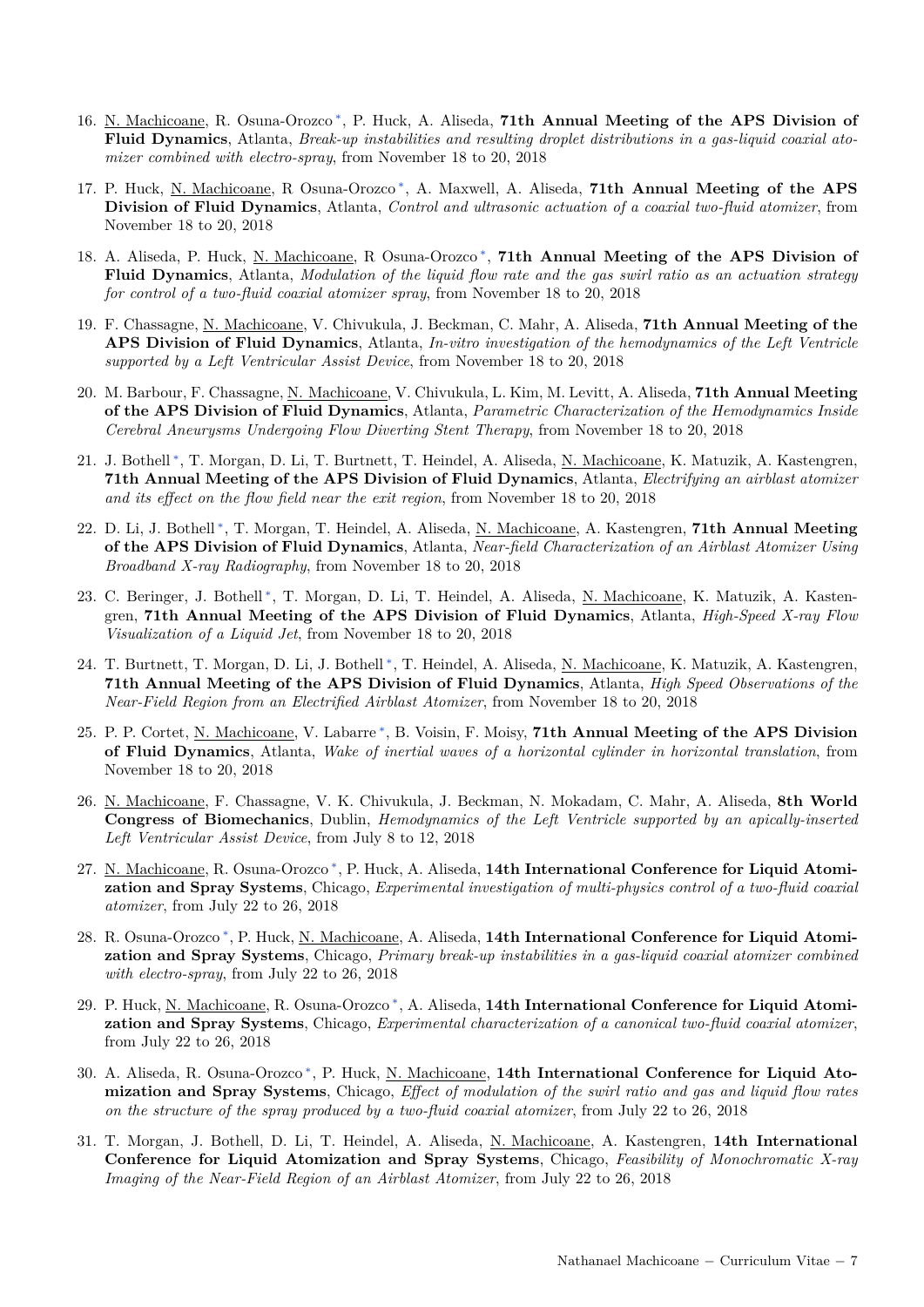- 32. D. Li, J. Bothell, T. Morgan, T. Heindel, A. Aliseda, N. Machicoane, A. Kastengren, **14th International Conference for Liquid Atomization and Spray Systems**, Chicago, *Quantitative Analysis of an Airblast Atomizer in the Near-field Region Using Broadband and Narrowband X-ray Measurements*, from July 22 to 26, 2018
- 33. J. Bothell, D. Li, T. Morgan, T. Heindel, A. Aliseda, N. Machicoane, A. Kastengren, **14th International Conference for Liquid Atomization and Spray Systems**, Chicago, *Characterizing the Near-Field Region of a Spray using White Beam and Focused Beam X-ray Measurements*, from July 22 to 26, 2018
- 34. P. P. Cortet, N. Machicoane, V. Labarre, B. Voisin, **Journée Sillages et Ondes de Surface 3**, Orsay, *Sillage d'ondes d'inertie d'un cylindre horizontal en translation dans un fluide en rotation*, May 4, 2018
- 35. N. Machicoane, R. Osuna-Orozco, A. Aliseda, **70th Annual Meeting of the APS Division of Fluid Dynamics**, Denver, *Liquid harmonic forcing in a gas-assisted coaxial atomization experiment*, from November 19 to 21, 2017
- 36. P. P. Cortet, N. Machicoane, V. Labarre, B. Voisin, **CNRS workshop on Interdisciplinary Geo-Astro Fluid Dynamics**, Paris, *Wake of inertial waves of a horizontal cylinder in horizontal translation*, from October 16 to 18, 2017
- 37. P. P. Cortet, G. Bordes, A. Campagne, T. Dauxois, B. Gallet, N. Machicoane, F. Moisy, **Congrès Général de la Société Française de Physique**, Orsay, *Turbulence en mécanique des fluides et en plasmas*, from July 3 to 7, 2017
- 38. T. Heindel, D. Li, T. Morgan, J. Bothell, A. Aliseda, N. Machicoane, A. Kastengren, **ILASS-AMERICAS 29th Annual Conference on Liquid Atomization and Spray Systems**, Atlanta, *X-ray Observations in the Spray Near-Field using Synchrotron X-rays*, from May 15 to 18, 2017
- 39. N. Machicoane, A. Aliseda, **ILASS-AMERICAS 29th Annual Conference on Liquid Atomization and Spray Systems**, Atlanta, *Experimental characterization of a canonical coaxial gas-liquid atomizer*, from May 15 to 18, 2017
- 40. P. P. Cortet, G. Bordes, A. Campagne, T. Dauxois, B. Gallet, N. Machicoane, F. Moisy, **Rencontre du Non-Linéaire**, Paris, *Turbulence en rotation et ondes d'inertie: quelques expériences*, from March 21 to 23, 2017
- 41. P. P. Cortet, N. Machicoane, V. Labarre, B. Voisin, **Journée de Dynamique des Fluides du Plateau**, Orsay, *Sillage d'ondes d'inertie*, January 31st, 2017
- 42. N. Machicoane, P.-P. Cortet, F. Moisy, **69th Annual Meeting of the APS Division of Fluid Dynamics**, Portland, *A slowly rotating impeller in a rapidly rotating fluid*, from November 20 to 22, 2016
- 43. R. Volk, P. Huck, N. Machicoane, *A shadow PTV technique for particle tracking in an inhomogeneous turbulent flow*, **24th International Congress of Theoretical and Applied Mechanics**, from August 22 to 26, 2016
- 44. P. P. Cortet, A. Campagne, N. Machicoane, F. Moisy, **Instabilities and Turbulence in Strato-Rotational Flows**, Le Havre, *A rotating impeller in a rotating fluid : Dissipation of energy, instability and wake of inertial waves*, from July 11 to 13, 2016
- 45. N. Machicoane, P.-P. Cortet, F. Moisy, **Réunion du GdR Turbulence**, Paris, *Dissipation d'énergie et sillage d'ondes d'inertie dans une expérience de turbulence en rotation*, from June 20 to 22, 2016
- 46. P. P. Cortet, A. Campagne, B. Gallet, N. Machicoane, F. Moisy, **New Challenges in Turbulence Research IV**, Les Houches *Rate of energydissipation in a rotatingturbulence*, from March 20 to 25, 2016
- 47. N. Machicoane, A. Campagne, B. Gallet, P.-P. Cortet, F. Moisy, **Journée de Dynamique des Fluides du Plateau**, Orsay, *Réduction de traînée en turbulence en rotation*, February 9, 2016
- 48. N. Machicoane, P.-P. Cortet, B. Voisin, F. Moisy, **68th Annual Meeting of the APS Division of Fluid Dynamics**, Boston, *Influence of the multipolar order of the source on the viscous decay of inertial waves*, from November 22 to 24, 2015
- 49. N. Machicoane, P.-P. Cortet, A. Campagne, B. Gallet, F. Moisy, **68th Annual Meeting of the APS Division of Fluid Dynamics**, Boston, *Do inertial wave interactions control the rate of energy dissipation of rotating turbulence ?*, from November 22 to 24, 2015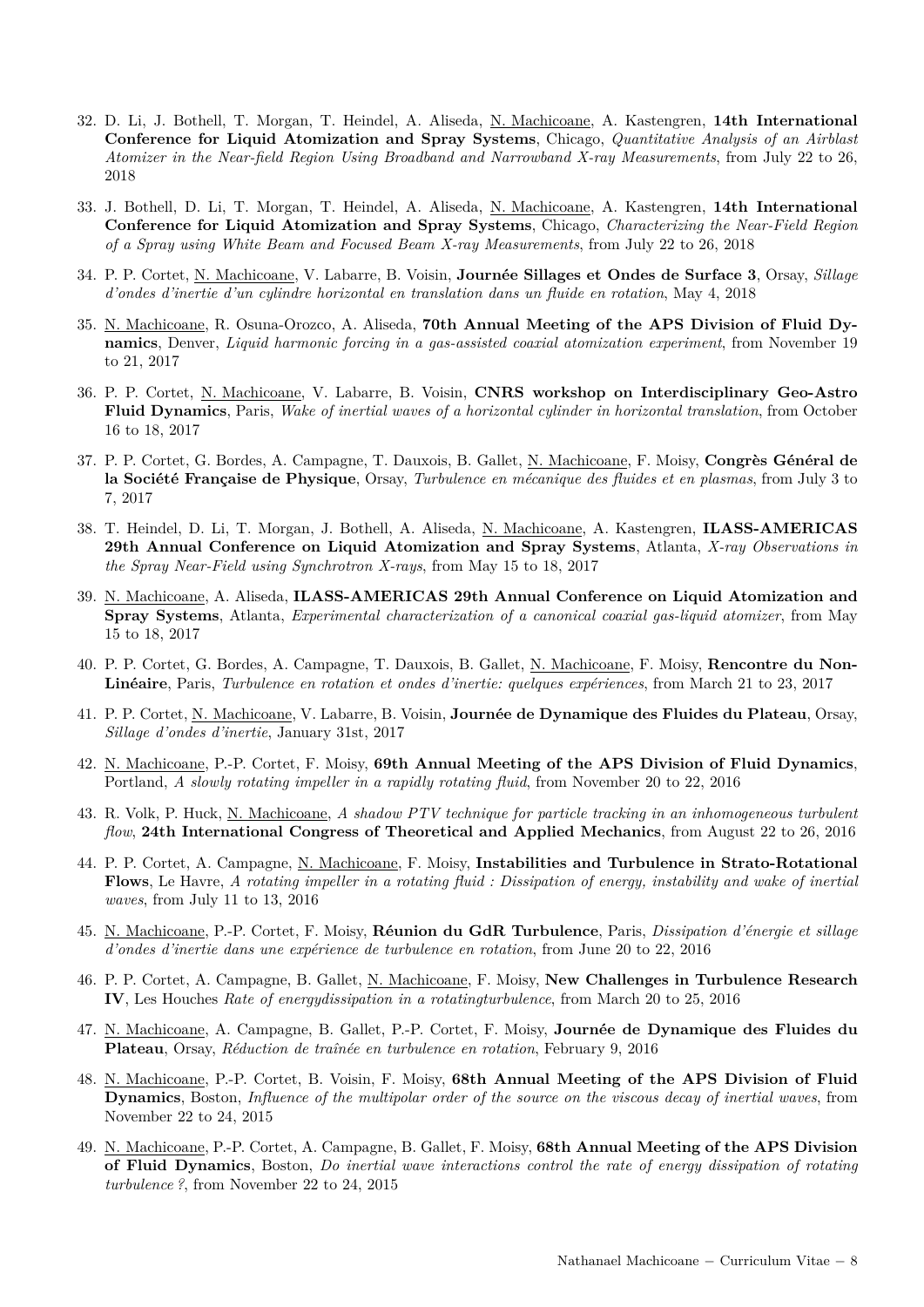- 50. P. P. Cortet, N. Machicoane, F. Moisy, B. Voisin, **New challenges in internal wave dynamics**, Lyon, *Viscous decay of an inertial wave beam in a rotating fluid*, from October 14 to 16, 2015
- 51. M. López-Caballero, N. Machicoane, L. Fiabane, J.-F. Pinton, M. Bourgoin, J. Burguete, R. Volk, **15th European Turbulence Conference**, Delft, *Dynamic of large particles embedded in shear flows*, from August 25 to 28, 2015
- 52. N. Machicoane, P.-P. Cortet, F. Moisy, **Bifurcations and Instabilities in Fluid Dynamics**, Paris, *Influence of the multipolar order of the source on the viscous decay of inertial waves*, from July 15 to 17, 2015
- 53. N. Machicoane, P.-P. Cortet, F. Moisy, **Journée de Dynamique des Fluides du Plateau**, Orsay, *Déclin visqueux d'un faisceau d'ondes d'inertie dans un fluide en rotation*, March 24th, 2015
- 54. N. Machicoane, B. Voisin, P.-P. Cortet, F. Moisy, **19th International Couette-Taylor Workshop**, Cottbus, *Influence of the multipolar order of the source on the viscous decay of inertial waves*, from June 22 to 24, 2015
- 55. F. Moisy, A. Campagne, N. Machicoane, P.-P. Cortet, B. Gallet, **19th International Couette-Taylor Workshop**, Cottbus, *What is the energy dissipation rate in rotating turbulence ?*, from June 22 to 24, 2015
- 56. P.-P. Cortet, A. Campagne, B. Gallet, N. Machicoane, F. Moisy, **Réunion du GdR Turbulence**, Grenoble, *Taux de dissipation de l'énergie en turbulence en rotation*, from June 1 to 3, 2015
- 57. R. Volk, N. Machicoane, **67th Annual Meeting of the APS Division of Fluid Dynamics**, San Francisco, *Melting dynamics of large ice balls in a turbulent flow*, from November 23 to 25, 2014
- 58. N. Machicoane, R. Volk, **European Fluid Mechanics Conference 10**, Copenhague, *Particles size effect on their dynamics in inhomogeneous turbulence*, from September 14 to 18, 2014
- 59. N. Machicoane, R. Volk, **Réunion du GdR Turbulence**, Paris, *Structure moyenne et turbulence pour des particules matérielles*, from June 2 to 4, 2014
- 60. N. Machicoane, R. Volk **Rencontre du Non-Linéaire 2014**, Paris, **long talk**, *Dynamique de fusion de billes de glace en écoulement turbulent*, from March 18 to 20, 2014
- 61. N. Machicoane, P.-P. Cortet, F. Moisy, **Journées de la Physique Statistique**, Paris, *Déclin visqueux d'un faisceau d'ondes d'inertie dans un fluide en rotation*, from January 29 to 30, 2014
- 62. N. Machicoane, R. Volk, L. Fiabane, M. Bourgoin, J. F. Pinton, **European Turbulence Conference 14**, Lyon, *Dynamics of large particles in a von Kármán flow*, from September 1 to 4, 2013
- 63. N. Machicoane, J. Bonaventure, R. Volk, **Congrès Français de Mécanique**, Bordeaux, *Fusion de grosses particules en turbulence*, from August 26 to 30, 2013
- 64. C. Mauger, N. Machicoane, R. Volk, M. Bourgoin, C. Cottin-Bizonne, C. Ybert, F. Raynal, **Congrès Français de Mécanique 2013**, *Migration de particules par gradients salins*, from August 26 to 30, 2013
- 65. N. Machicoane, R. Volk, L. Fiabane, M. Bourgoin, J. F. Pinton, **Réunion du GdR Turbulence**, Paris, *Dynamique lente de grosses particules en écoulement turbulent*, from June 4 to 5, 2013
- 66. N. Machicoane, L. Fiabane, R. Zimmermann, M. Bourgoin, J. F. Pinton, R. Volk **Rencontre du Non-Linéaire 2013**, Paris, *Dynamique lente de particules matérielles dans un écoulement de von Kármán*, from March 26 to 27, 2013
- 67. N. Machicoane, D. Chareyron, R. Volk, J. F. Pinton, **Réunion du GdR Turbulence**, Poitiers, *Changement de phase dans un écoulement turbulent*, from October 15 to 17, 2012
- 68. N. Machicoane, D. Chareyron, R. Volk, J. F. Pinton, **European Fluid Mechanics Conference 9**, Rome, *Turbulent phase change of particles in a swirling flow*, from September 9 to 14, 2012
- 69. N. Machicoane, R. Volk, M. Bourgoin, **Réunion du GdR Turbulence**, Aussois, *Étude de la signature de la diffusion dans un jet turbulent*, from December 12 to 14, 2011

### **Presentations to granting agencies**

1. A. Aliseda, R. Osuna-Orozco, P. Huck, N. Machicoane, **ONR Power and Propulsion Program Review**, Washington, D. C., *Real-Time Feedback Control on a Canonical Two-Fluid Atomizer*, March 7th 2019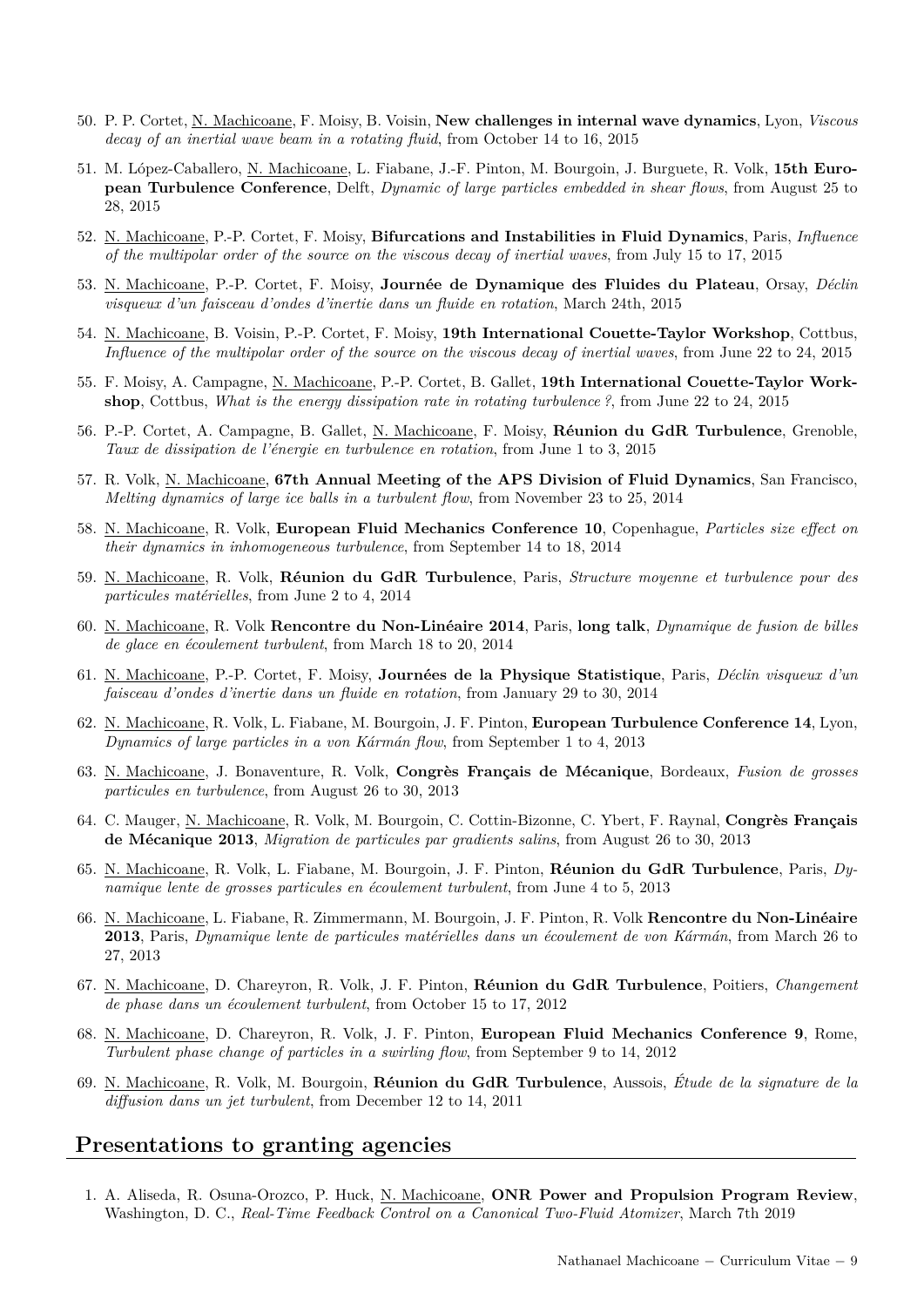- 2. A. Aliseda, R. Osuna-Orozco, P. Huck, N. Machicoane, **ONR 331 Hydrodynamics Program Review**, San Diego, *Actuation on a Canonical Two-Fluid Atomizer : Open Loop Characterization for Feedback Control*, June 18th 2018
- 3. A. Aliseda N. Machicoane, **ONR MURI Grant Review**, Chicago, *Experimental characterization of a canonical two-fluid coaxial atomizer*, August 14st 2017
- 4. A. Aliseda N. Machicoane, **ONR MURI Grant Review**, Portland, *Experimental implementation of a canonical two-fluid coaxial atomizer*, November 21st 2016

### **Teaching and mentoring activities**

#### **Teaching**

| Winter 2020               | Turbulence guest lectures, MS                                 | <b>UGA</b>       |
|---------------------------|---------------------------------------------------------------|------------------|
| Winter quarter 2019       | adviser for ME 495 Senior design projects, <b>BS</b> (senior) | UW               |
| Winter quarter 2019       | co-instructor for ME 507 Graduate Fluid Mechanics, MS/PhD     | UW               |
| July 2017                 | Heat transfer guest lecture, <b>BS</b> (junior/senior)        | UW               |
| Fall quarter 2018         | Instructor for ME 431/538 Advanced Fluids (developed, coor-   | UW               |
|                           | dinated and taught), $\mathbf{BS}$ (senior)/MS/PhD            |                  |
| <b>July 2017</b>          | Heat transfer guest lecture, <b>BS</b> (junior/senior)        | UW               |
| Spring $2016$             | Fluid mechanics practicals, MS                                | UPMC, Paris      |
| Fall 2015                 | Thermal science tutorials, <b>BS</b> (junior)                 | UPMC, Paris      |
| Spring $2015$             | Heat transfer practicals, BS (senior)                         | UPMC, Paris      |
| Academic year 2011 - 2012 | Physics practicals, <b>BS</b> (freshmen)                      | CPE Lyon, France |
| Fall 2011, 2012, 2013     | Physics practicals, <b>BS</b> (senior)                        | ENSL, France     |

| Mentoring                       |          | <sup>‡</sup> Pursuing or completed PhD. $\frac{\$$ engr.washington.edu/stars | $\mathbf{u}$ kaust.edu.sa/en/ |                 |
|---------------------------------|----------|------------------------------------------------------------------------------|-------------------------------|-----------------|
| Majd Armaly                     | ΜS       | Clustering in particle-laden flows                                           | $2 - 7/2020$                  | UGA             |
| Sari Barczay                    | BS       | Experiments in fluids                                                        | Fall 2019                     | UW              |
| Nouf Alabdullatif               | BS       | KAUST enrichment program <sup>1</sup>                                        | Summer 2019                   | UW              |
| Amani Al Rumaih                 | BS       | KAUST enrichment program <sup>1</sup>                                        | Summer 2019                   | <b>UW</b>       |
| Sierra Bishop                   | BS       | Spray control                                                                | Spring 2019                   | UW              |
| August Honnell                  | BS       | Spray control                                                                | Spring 2019                   | UW              |
| Jannah Bongato                  | BS       | $STARS$ program <sup>§</sup>                                                 | 2019                          | $\rm{U} \rm{W}$ |
| Dylan Bergen                    | BS       | Turbulence and droplets                                                      | Fall 2018                     | UW              |
| Guillaume Ricard <sup>‡</sup>   | MS       | Atomization instabilities                                                    | $8/2018 - 7/2019$             | UW              |
| Julie Bothell                   | PhD      | Spray control                                                                | Fall 2018                     | UW              |
| Yvon Boulay                     | BS       | Spray control                                                                | Summer 2018                   | UW              |
| Peter Huck                      | Post-doc | Spray control                                                                | $2018 - 2020$                 | UW              |
| Fanette Chassagne               | Post-doc | Imaging cardiovascular flows                                                 | $2018 - 2020$                 | UW              |
| Rodrigo Osuna-Orozco            | PhD      | Spray control                                                                | $2016$ - present              | UW              |
| Corentin Jorajuria              | ΜS       | Spray characterization                                                       | Summer 2017                   | $\rm{U} \rm{W}$ |
| Vincent Labarre <sup>‡</sup>    | ΜS       | Inertial waves wake                                                          | Summer 2016                   | FAST            |
| Qiong Meng                      | ΜS       | Fibers transport in turbulence                                               | Summer 2014                   | <b>ENSL</b>     |
| Gabriel Meyer                   | BS       | Holographic size measurements                                                | Summer 2014                   | <b>ENSL</b>     |
| Peter $Huck^{\ddagger}$         | ΜS       | Turbulent mixing                                                             | Summer 2013                   | <b>ENSL</b>     |
| Julien Bonaventure <sup>‡</sup> | MS       | Turbulent melting of ice balls                                               | Summer 2012                   | <b>ENSL</b>     |

### **Educational outreach and dissemination**

| 2015        | Participating in the outreach event "Fête de la Science" at Laboratory FAST |
|-------------|-----------------------------------------------------------------------------|
| 2011 - 2014 | Supervisions of high school student internships                             |
| 2011 - 2014 | Presentations of the laboratory to high school classes                      |
| 2011 - 2013 | Participating (yearly) in the outreach event "Fête de la Science" at ENSL   |